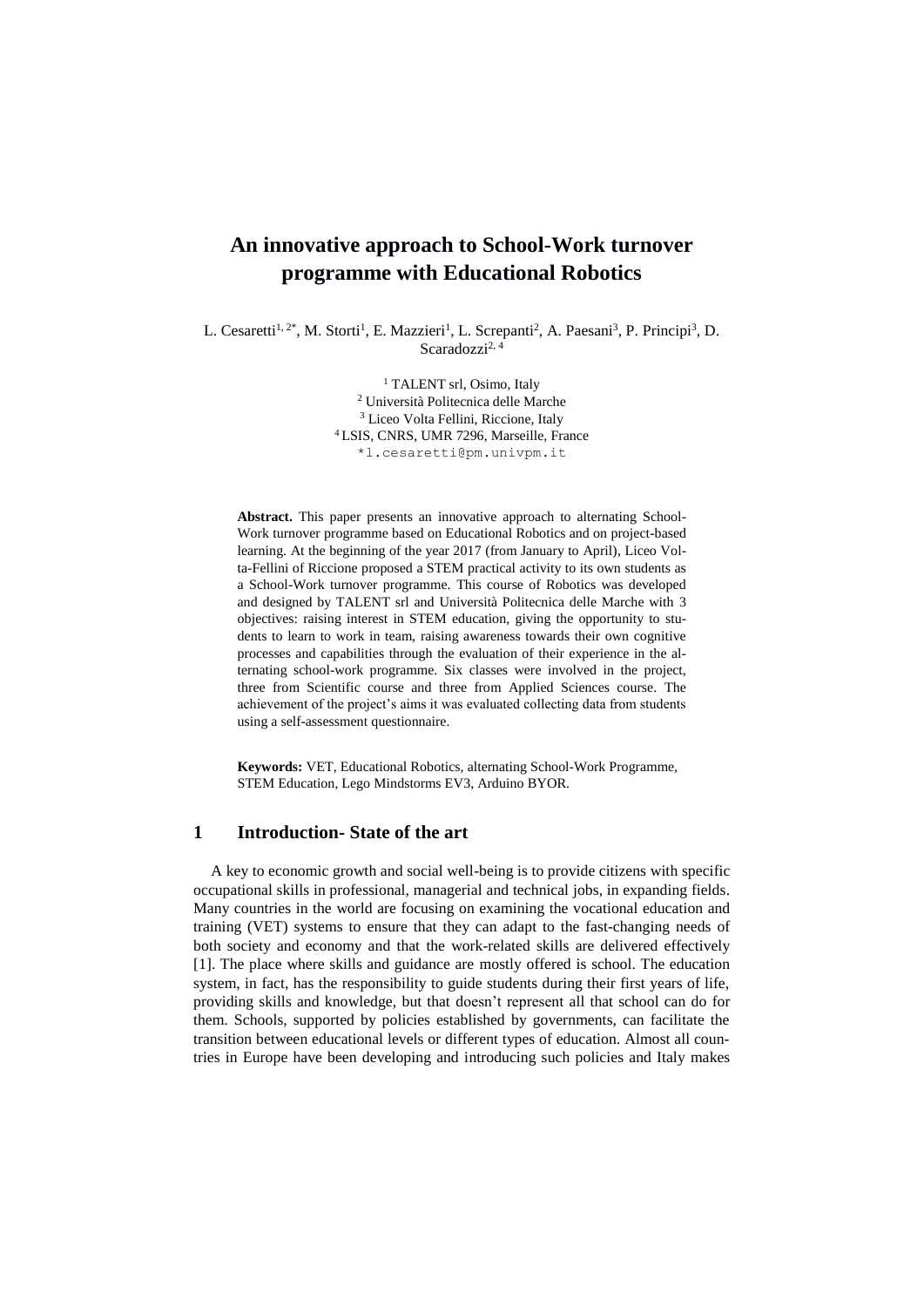no exception [2]. Firstly, the upper secondary school reform in 2010 provided a coherent and flexible framework of pathways in general, technical and vocational education. Lastly, the school reform introduced by the law 107 of 2015 (La Buona Scuola) established a compulsory alternating school-work programme for all learners in the last three years of upper secondary schools: 200 hours a year in general education (Lyceums) and 400 hours a year in technical and vocational schools [3].

To link secondary education better to university programmes and to future jobs, schools can offer optional subjects that may be useful for further learning, especially if they provide digital skills. School should also implement strategies to tackle the mismatch between the job offered and the job sought and, by doing so, facing the issue of unemployment. This necessarily implies that schools should be open to the territory and that the territory should take charge of students to make them more aware of their future choices [4].

Within this framework, the present paper aims to illustrate an experience occurred at the school Liceo Volta-Fellini in Riccione, where the compulsory alternating school-work programme took place from 09/01/2017 to 11/04/2017 and delivered a number of concepts and practical experience to prepare its students for the world they will be facing in a few years. This experience involved classes from two different background: 3 classes from the scientific curriculum and 3 classes from the applied science curriculum. Two phases were designed to provide an overview of future job possibilities: a training course delivered by TALENT srl and a guided tour to Università Politecnica delle Marche.

The activity consisted of a 12 hours training period based on Educational Robotics (ER) for both classes III and IV, from both scientific curriculum and applied science curriculum. Different tools were planned to be used: Lego Mindstorms EV3 kit was used by the students from the scientific curriculum as they had no previous knowledge on circuits, assembling hardware and programming software, while the Arduino BYOR platform was used by the students from the applied science curriculum, because they had previous knowledge of C programming language and circuits.

ER was considered as an eligible choice to realize this project because of its potential to involve student in an engaging activity capable of raising interest on technology, developing the 21st century skills [5] and providing a hands-on experience on the interaction within a group working with different roles for a common goal [6-7].

All over the world there are many examples of ER in different frameworks, i.e. in formal [8] and non-formal education [9] and at different levels of education or age [10]. Focusing on secondary education we can find examples of ER to motivate high school female students [11], that is an open issue which has not been fully addressed by policy makers and society at large yet. Tools, methods and activities, developed during the past years to introduce ER into secondary schools and other environments, have been evaluated both qualitatively and quantitatively by the scientific literature [12,13], even though they cannot be regarded as a completely exhaustive set of studies yet [14]. Robotics is a multidisciplinary science due to its own nature, and ER is no different. In fact, it is a versatile tool to teach and learn different subjects. The most investigated subjects by means of ER in Secondary school, apart from Robotics itself, are physics and maths [13],[15].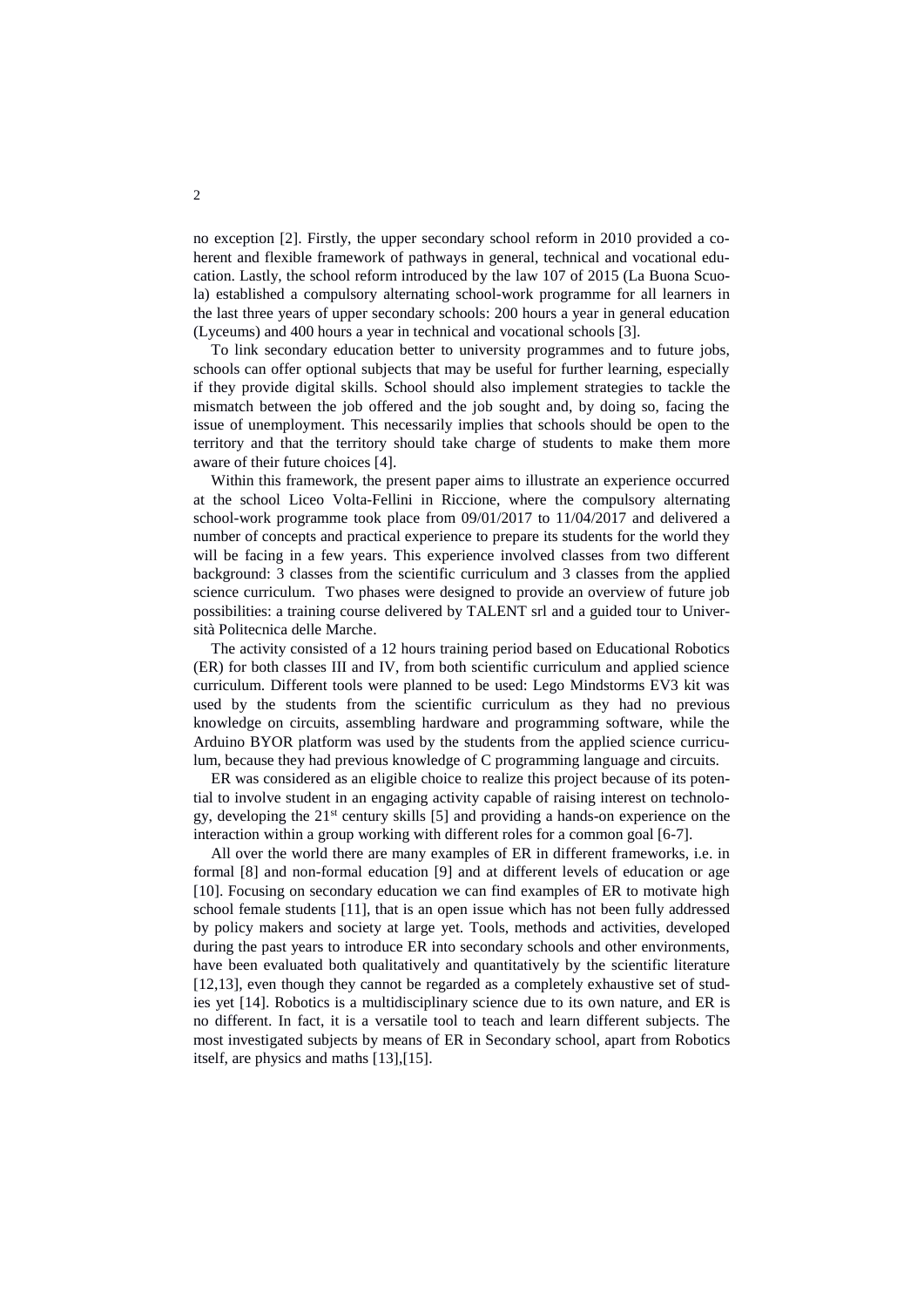We can find examples of ER programmes to help students to choose for their future [16,17]. In particular, these last two experiences are important to the present paper because they are two Italian projects and they face the school-to-work or schoolto-university transition: the first one uses ER to help secondary school students to choose between all the possibilities that the academic world offers the Computer Science curriculum [16]; the second one advocates for, and realise, a more focused training on Robotics at the completion of the school career in advanced technologies to link vocational and secondary schools to gain access to high-technology jobs [17].

Bearing in mind these useful experiences in the field of ER, a whole new project was designed based on the experience of the innovative start-up TALENT srl and the expertise of the Università Politecnica delle Marche (UnivPM). Activity and assessment were shaped to target three main objectives:

- raising interest in STEM education and related careers;
- giving the opportunity to students to learn to work in team, developing the 21st century skills;
- raising awareness towards their own cognitive processes and capabilities (metacognition) through the evaluation of their experience in the alternating school-work programme.

In the following sections, we will provide more insight on the activities and the results of the project. In Section 2 we will describe more thoroughly the planned activity and the methodologies that underpin the educational approach used. Section 3 will provide a detailed description of the evaluation methods of the results of the assessment. Results will be presented in relation to the three main objectives stated before in Section 4. Lastly, in Section 5 we sum up the whole project to make final considerations.

## **2 Implementation**

#### **2.1 Educational Approaches**

The underlying pedagogical approach in the project is that of Constructionism, a learning theory suggested by Seymour Papert [18] on the basis of the work of Jean Piaget. The learning approach is a construction and re-construction of mental representations more than a transmission of knowledge. An effective learning takes place with the usage of manipulative materials (cognitive artefacts), which enter into a construction activity of a meaningful product. In this activity building knowledge is the natural consequence of an experience of creation, experimentation, direct observation of the effects of the actions of one's own and sharing ideas in a highly motivating context. From this point of view, technology and innovative learning environment allow students to give better chances to learn. The project was inspired by this approach both for the building of a meaningful product by the students, a robot they could creatively customize, and for the creation of programs with the aim to obtain desired behaviours of the robot (obstacle avoidance, line following etc.). The educa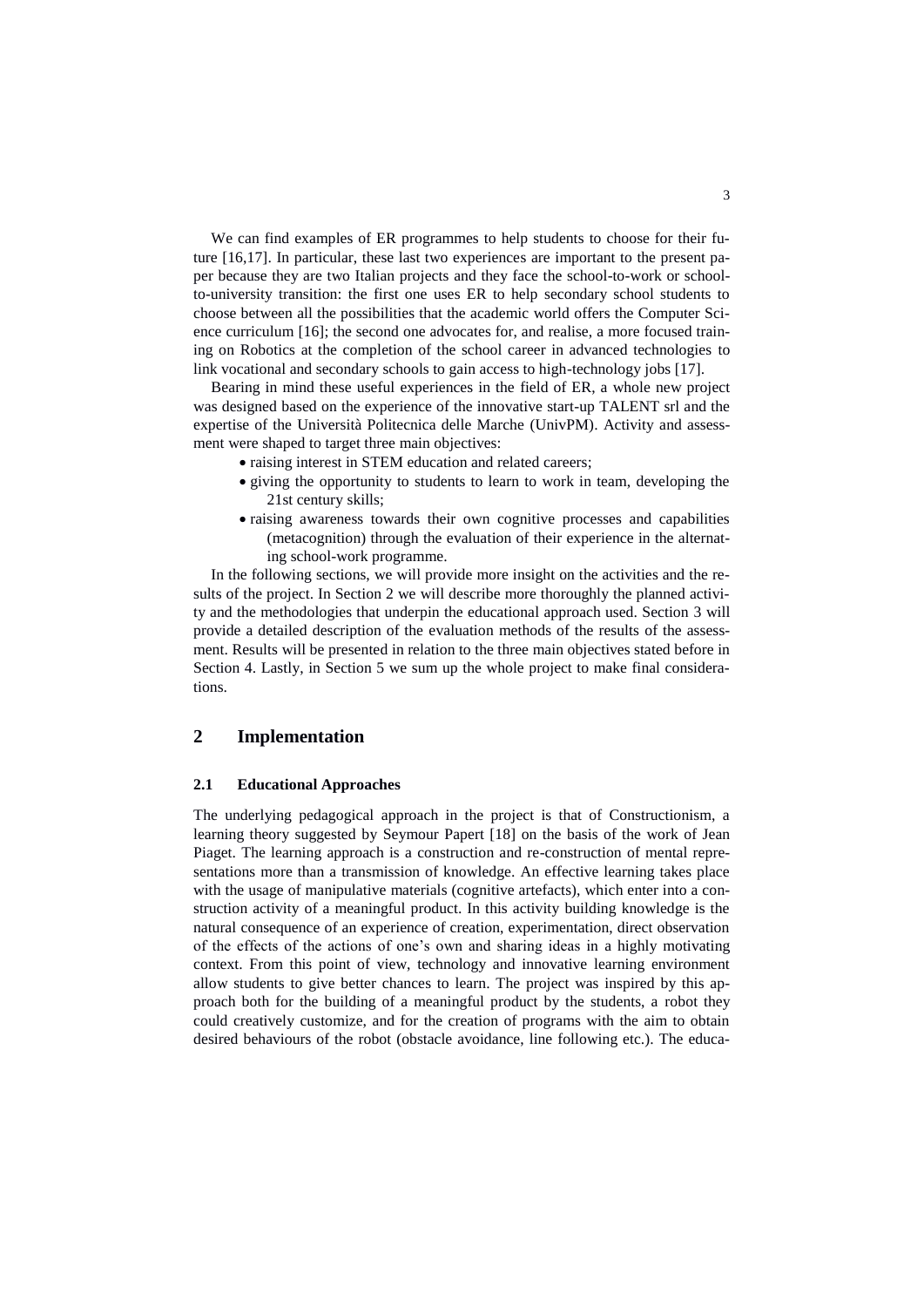tors did not propose standard solutions for the problems during the course, but each group of students could seek for a personal way to solve the challenges.

Another approach used to design the activities was the project-based learning, an educational strategy for designing learning environments, characterized by a peculiar emphasis on the cooperative research of feasible and effective solutions to a starting problem, involving systematically new technology and trying to produce real and tangible products as an outcome of the activity. This approach is based on "learning by doing" philosophy [19,20,21] and on theories oriented to promote different learning styles and "Multiple intelligences" [22].

Peer tutoring is another useful technique which use technologies to teach in classroom: some students will be facilitators in the learning process to help other students of the same age or younger.

#### **2.2 Description of activities**

The School-Work programme was characterized by 6 lessons, each of which was marked by a different issue:

- 1- Introduction to Robotics. How to turn on robot motors. What is the open-loop control.
- 2- How to use a sensor.
- 3- How to find the line. What is the feedback control.
- 4- Follow a line with an ON-OFF controller.
- 5- Follow a line with a Proportional controller.
- 6- Obstacle avoidance during the line following.

At the end of the project all the classes went to Università Politecnica delle Marche for visiting robotic laboratories and exploring the possibilities of the academic world.

The technological lessons were designed in accordance with UnivPM and delivered by TALENT educators with the support of an internal teacher of the school.

During the first meeting (Introduction to Robotics), it was presented to the students the final objective of the project: to realize a robot able to follow a black line on a white canvas. Some videos of line-follower robots were showed, to demonstrate the several fields in which it is useful to adopt this robotic solution (industrial robotics, service robotics etc.). Later, students were divided in teams composed of 3-4 people, and roles were defined: the **designer** (responsible for the project and coordinator of the team, the person who has the task to communicate to the others building instructions of the robot), the **warehouse worker** (responsible for the robotic kit, the student who has the task to look for the Lego/Arduino pieces inside the box), the **technicalassembler** (responsible for the robot assembling, the student who has the task to build the robot receiving instructions from the designer and Lego/Arduino pieces from the technical-assembler), and the **validator** (responsible for the check of the robot assembly, observing the instructions on the computer). After constructing the robot and after a brief introduction of the programming features of the IDE selected (Lego Mindstorms EV3 Home Edition or Arduino IDE) a first challenge was proposed to the students: turn on the robot motors to cover a given distance. In this way, TALENT educator could introduce the concept of Open Loop Control, indeed students solve the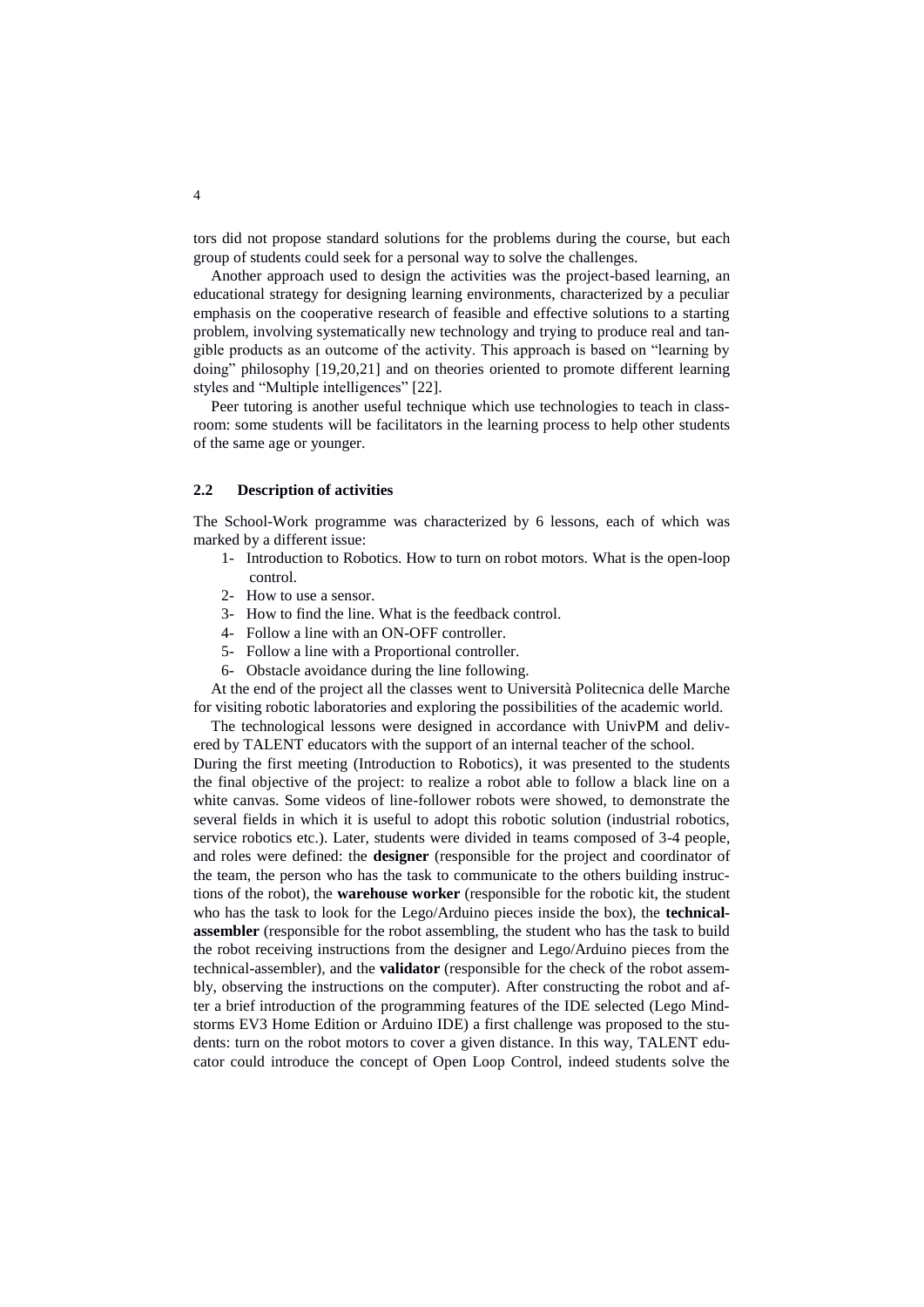problem thanks to geometric consideration (circumference formula) and without using any sensor.

The second lecture was about "How to use a sensor", in particular the ultrasonic sensor. Each teamhad to program the robot to make it stop at a given distance from an obstacle, and then to make it avoid obstacle continuously.

During the third lesson (How to find the line. What is the feedback control) students approached the problem initially stated: to follow the line. The first step they tried to fulfil was to look forthe line (with the robot positioned in a "white area" of the canvas), using the light sensor (contained in Lego Mindstorms EV3 kit) or the line tracking sensor (not contained in Arduino BYOR kit, but bought separately). Acquiring data from the sensor allowed them to decide what instructions to give to the motors (turn on/ turn off). In this way, TALENT educator could introduce the concept of Feedback Control, indeed students were able to set commands for the robot motors thanks to the output of the system (values measured by the sensor).

The fourth lesson (Follow a line with an ON-OFF controller) was characterized by the implementation of a simple algorithm for the line following: after having recognized the mean value between black and white, students could create a program with an approach of this kind:

If "value read by the sensor"  $>$  "mean value"

Then Turn right

Else Turn left

During the fifth lesson (Follow a line with a Proportional controller) students tried to create an algorithm that adjusted proportionally the position of the robot, depending on the error calculated as the difference between the desired value and the value acquired by the sensor.

The sixth lesson was characterized by the implementation of an algorithm that combined the proportional controller with the ultrasonic sensor, to avoid obstacles during the line following task.

# **3 Evaluation methods**

A self-assessment questionnaire was prepared to assess the results achieved bearing in mind the objectives stated at the beginning of the project (see Section 1). Students received this final self-assessment questionnaire at the completion of all the hours spent on the project. This tool addressed two purposes: first, it assessed the appreciation students had of the activities; second, it engaged learners in a metacognitive activity, because they were stimulated, not only to think about the knowledge they learnt, but also to the process they employed to acquire the knowledge. . It stimulated, in fact, the reworking of the activities and the recognition of some personal psychological dimensions and of some aspects of the working process. Questionnaires were also supposed to find out the level of interest and satisfaction with the le lessons, the relationship with proposed technologies, the relationship with educators and the relation between pupils.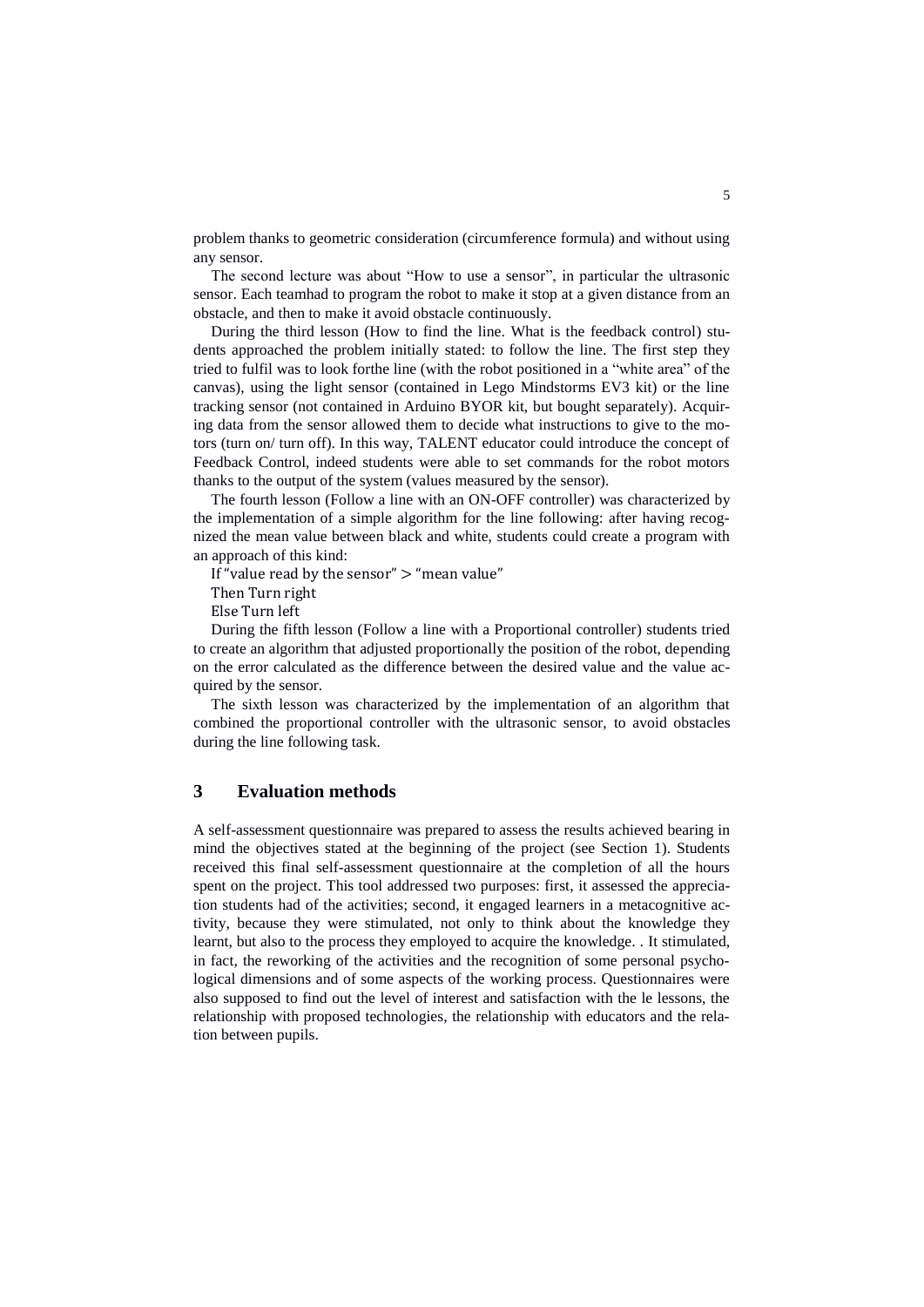We proposed a 5-point Likert scale through which students could express their level of agreement [23].

Questions were:

Q1 - Did you understand correctly the instructions the teachers gave you?

Q2 - Was the educator attentive and helpful when you asked him something?

Q3 - Were the lessons proposed by the educator engaging?

Q4 - Was it easy to build the robot in class working in your group?

Q5 - Was it easy to use the software while working in your group?

- Q6 Did you willingly attend the activities of the course?
- Q7 Was the mood in the class calm?

Q8 - Was the teamwork characterized by collaboration and support?

Q9 - Did the relationship with one or more classmates improve?

- Q10 Did you find fascinating this kind of alternating School-Work programme?
- Q11 Do you like to attend new advanced course about Robotics?

These closed questions were organized around these three topics (related to the three main objectives stated in section 1):

- -raising interest in STEM education and related careers; Q1, Q2, 3, Q6, Q10.
- giving the opportunity to students to learn to work in team, developing the 21st century skills; Q7, Q8, Q9.
- -raising awareness towards their own cognitive processes and capabilities (metacognition) through the evaluation of their experience in the alternating school-work programme. Q4, Q5, Q11.

The questionnaire contained also four open-answer questions; these were intentionally written in a not directive form to motivate students to express opinions, observations and also critics about the experience in a free way and to gather other qualitative information. The four questions were:

- What did you learn in this programme?
- What was the thing of the programme you liked most?
- Do you think something didn't go right?
- Is there something more you would have liked to do in the programme?

### **4 Results**

The following bar graphs describe the scores (in mean values) given to the questionnaire by students at the end of the programme. The 11 items were organized in three main dimensions that correspond to the objectives of the study (to measure the appreciation of the School-Work programme, to strengthen the team work, to increase interest toward STEM).

The first bar graph (Fig. 1) represents the mean values of the responses to the 11 items – grouped in the 3 dimensions - from the students of the both groups.

The second and the third graphs (Fig. 2 and 3) describe the mean values to the items of the three dimensions obtained from students of the two groups, paired for each item.

6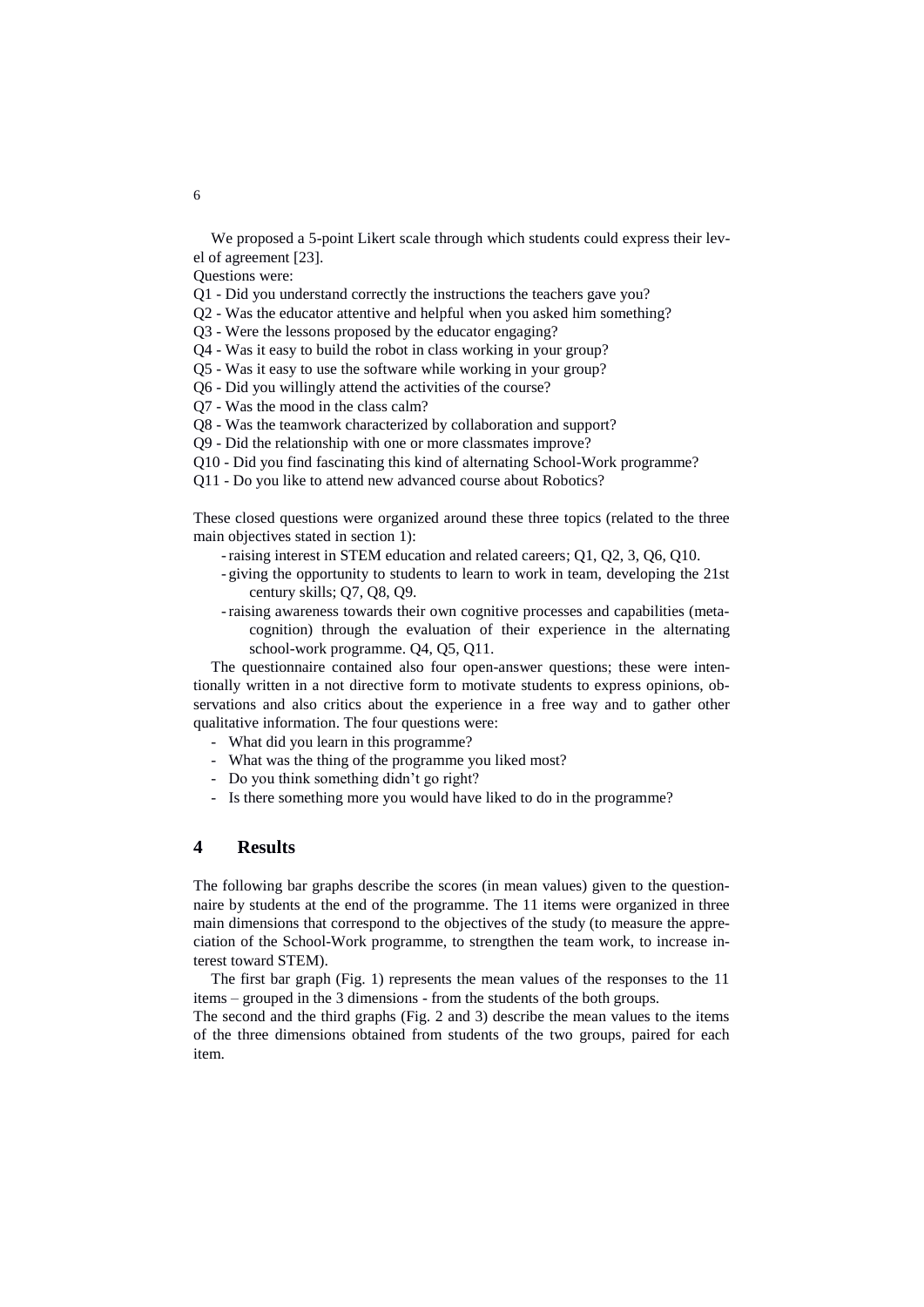

Fig. 1. Mean values from the whole sample (n. = 118 students) to the 11 items of the questionnaires. Mean values for the 3 dimensions (obtained calculating the mean from items of the same dimension) are respectively 4.1, 3.5 and 3.6 – all of them over the threshold of achievement set at 3.0.



**Fig. 2.** Mean values of the answers to the items related to appreciation of the School-Work programme given by students of the two samples paired for each item.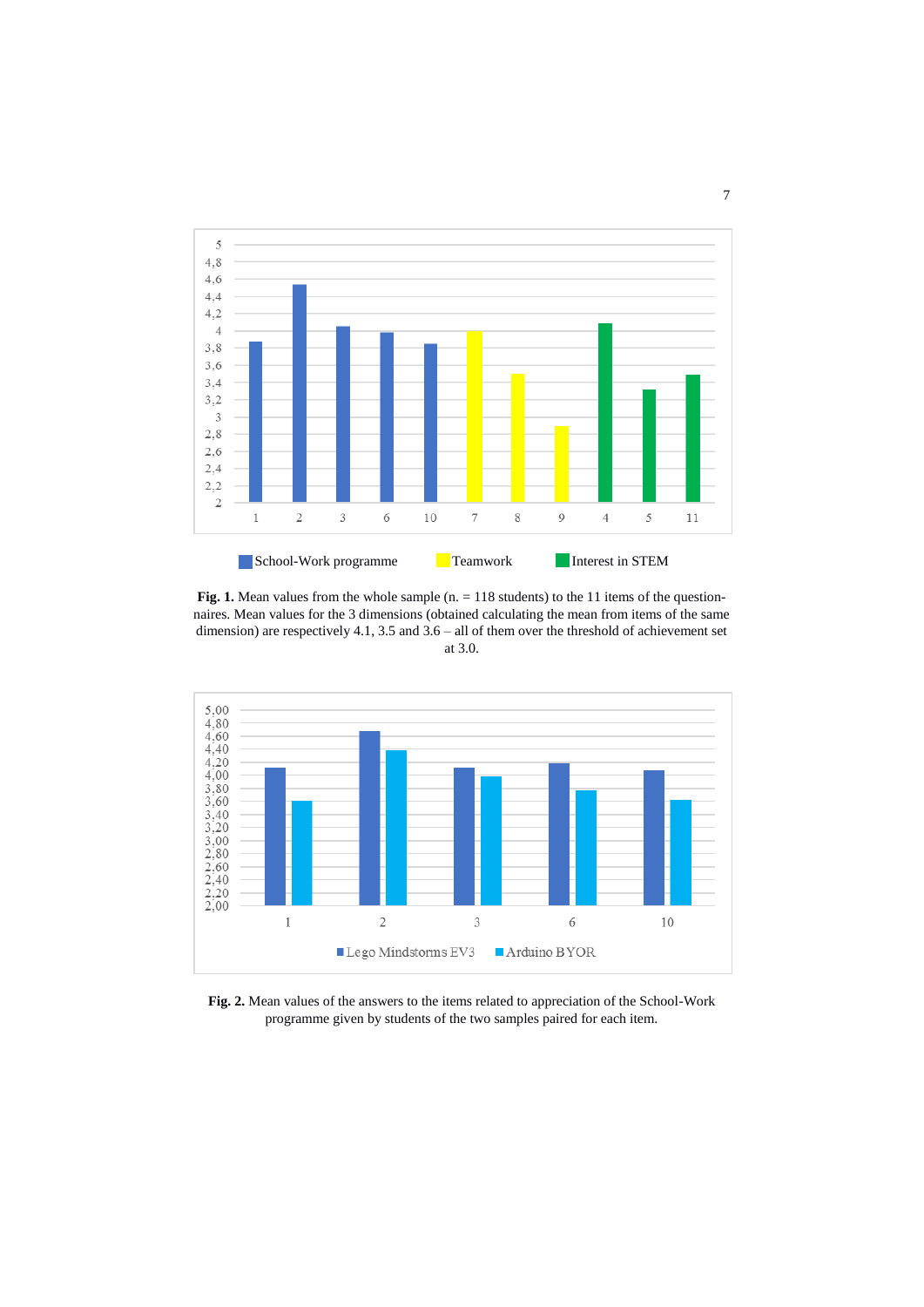

**Fig. 3.** Mean values of the answers to the items related to team work (items n. 7-8-9) and interest in STEM (items n. 4-5-11) given by students of the two samples paired for each item.

# **5 Conclusion**

Data from the questionnaire confirmed that the three objectives of the study have been generally achieved, with mean scores of the dimensions relative to the whole sample over the threshold of 3.0.

For all the 11 items, a constant has been lower scores with Arduino than with Lego. This data - given that the instructor, the topics of the programme and the method were the same in the two classes – could be explained with the higher demand of specific technical skills in the programme with Arduino that could have influenced the level of comprehension of the instructions (item n.1), perceived involvement (item n.10) and interest to repeat experiences with robots in the future (item n.11), those ones with the higher differences between the two classes. This data is also more relevant because the sample of students who worked with Arduino BYOR had initially more technical skills. The availability of an intermediate kit between Lego Mindsotorms EV3 and Arduino BYOR in a progressive curriculum in Robotics could be a solution for the difficulties experienced by students.

About the interest in STEM, students reported a relative ease in working with hardware (the construction of robots) with both the two kits, while they met higher difficulties in working with software (in robot programming). This (Coding and Computational Thinking) seems the area that requires more training.

Another evident data is that the programme – with this structure and amount of time – produced in general positive perceptions about class climate, but less ones about collaboration and support in the teams and even less positive evaluations about improvement in peer-relationships; in the class with Arduino, scores related to team work were in general lower than in Lego program. So, we can conclude that this kind of programme is not particularly effective in increasing individual and in-team relationships.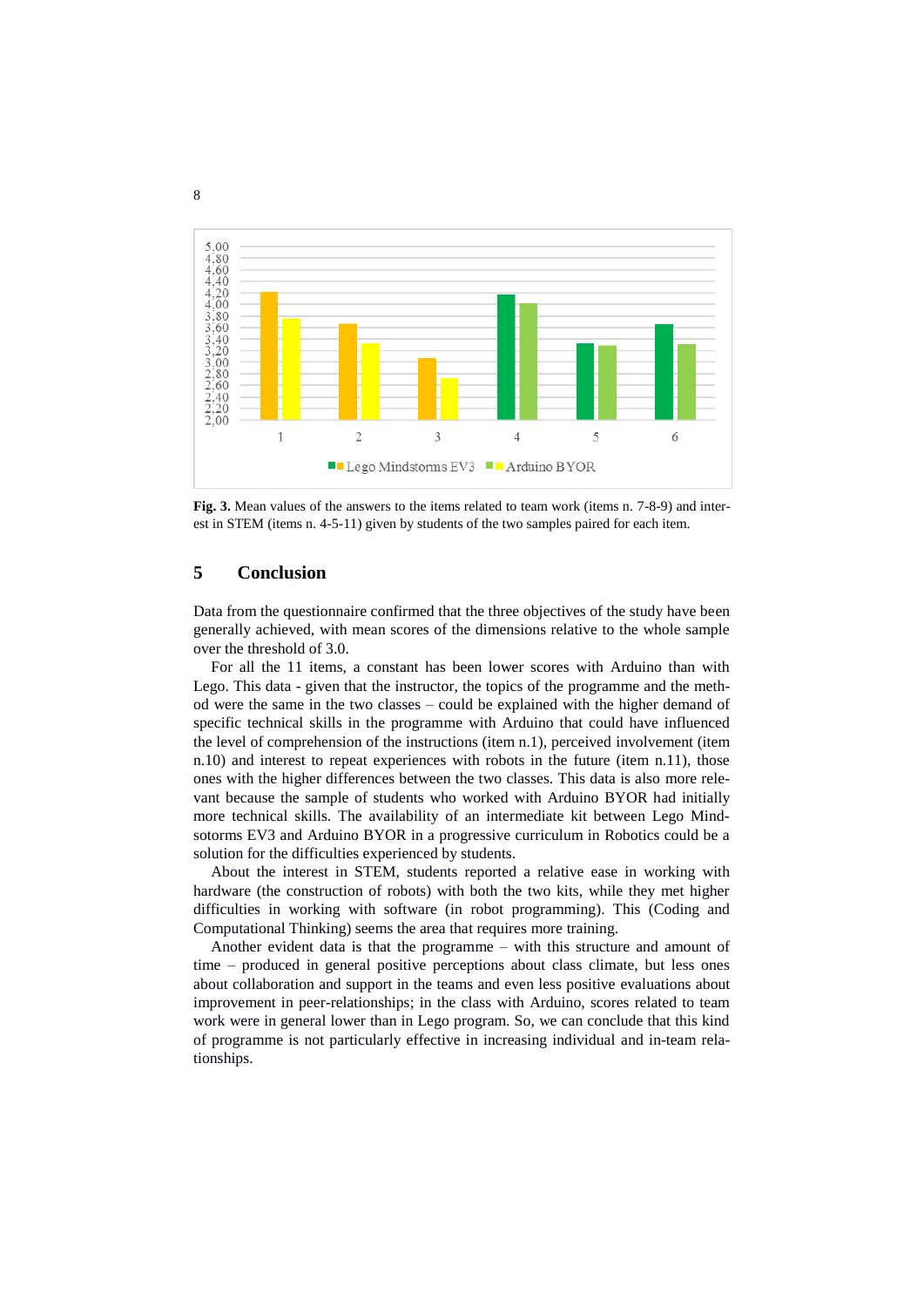Further considerations will be made from the data of the open-answer questions, which are currently being analysed.

#### **Acknowledgments**

We would like to show our gratitude to the UnivPM's "Ripartizione Relazioni con il Territorio" and colleagues for sharing with the classes their beautiful research projects and laboratory activities during the "Academic World exploration days".

## **References**

- 1. OECD (2014), Skills Beyond School: Synthesis Report, OECD Reviews of Vocational Education and Training, OECD Publishing. http//dx.doi.org/10.1787/9789264214682-en
- 2. European Commission/EACEA/Eurydice, 2016. Structural Indicators for Monitoring Education and Training Systems in Europe – 2016. Eurydice Background Report to the Education and Training Monitor 2016. Eurydice Report. Luxembourg: Publications Office of the European Union.
- 3. <http://www.cedefop.europa.eu/it/news-and-press/news/italy-education-reform>
- 4. [http://www.istruzione.it/alternanza/cosa\\_alternanza.shtml](http://www.istruzione.it/alternanza/cosa_alternanza.shtml)
- 5. Dede, C.: Comparing frameworks for 21st century skills. 21st century skills: Rethinking how students learn 20, pp. 51-76. (2010)
- 6. Eguchi, A.: Educational robotics to promote 21 st century skills and technological understanding among underprivileged undergraduate students. Integrated STEM Education Conference (ISEC), 2015 IEEE. IEEE, (2015).
- 7. Scaradozzi, D., Screpanti, L., Cesaretti, L., Mazzieri, E., Storti, M., Brandoni, M., Longhi, A.: "Rethink Loreto: we build our smart city!" A STEM education experience for introduc-ing smart city concept with educational robotics, The 9th annual International Conference of Education, Research and Innovation, ICERI2016, Seville, Spain (2016).
- 8. Scaradozzi D., Sorbi L., Pedale A., Valzano M., Vergine C.: Teaching Robotics at the Primary School: An Innovative Approach, Procedia - Social and Behavioral Sciences, pp. 3838-3846, vol. 174, (2015).
- 9. Caro, D. C., Solorzano, G. P., Avellaneda M. F., Bustos, T. P.: Didactic Material Development for Robotics in Non-Formal Technology Education, 2006 IEEE 3rd Latin American Robotics Symposium, Santiago, pp. 180-186. (2006)
- 10. Scaradozzi, D.; Pachla, P.; Screpanti, L.; Costa, D.; Berzano, M.; Valzano, M.: Innovative robotic tools for teaching STREM at the early stage of education. Proceedings of the 10th annual International Technology, Education and Development Conference, INTED 2016, Valencia, Spain. (2006)
- 11. Sowells, E., Waller, L., Ofori-Boadu, A., Bullock, G.: Using technology summer camp to stimulate the interest of female high school students in technology careers, 2016 Portland International Conference on Management of Engineering and Technology (PICMET), Honolulu, HI, pp. 1688-1696. (2016)
- 12. Lindh, J., Holgersson, T.: Does lego training stimulate pupils' ability to solve logical problems?, Computers & Education, Volume 49, Issue 4, Pages 1097-1111. (2007)